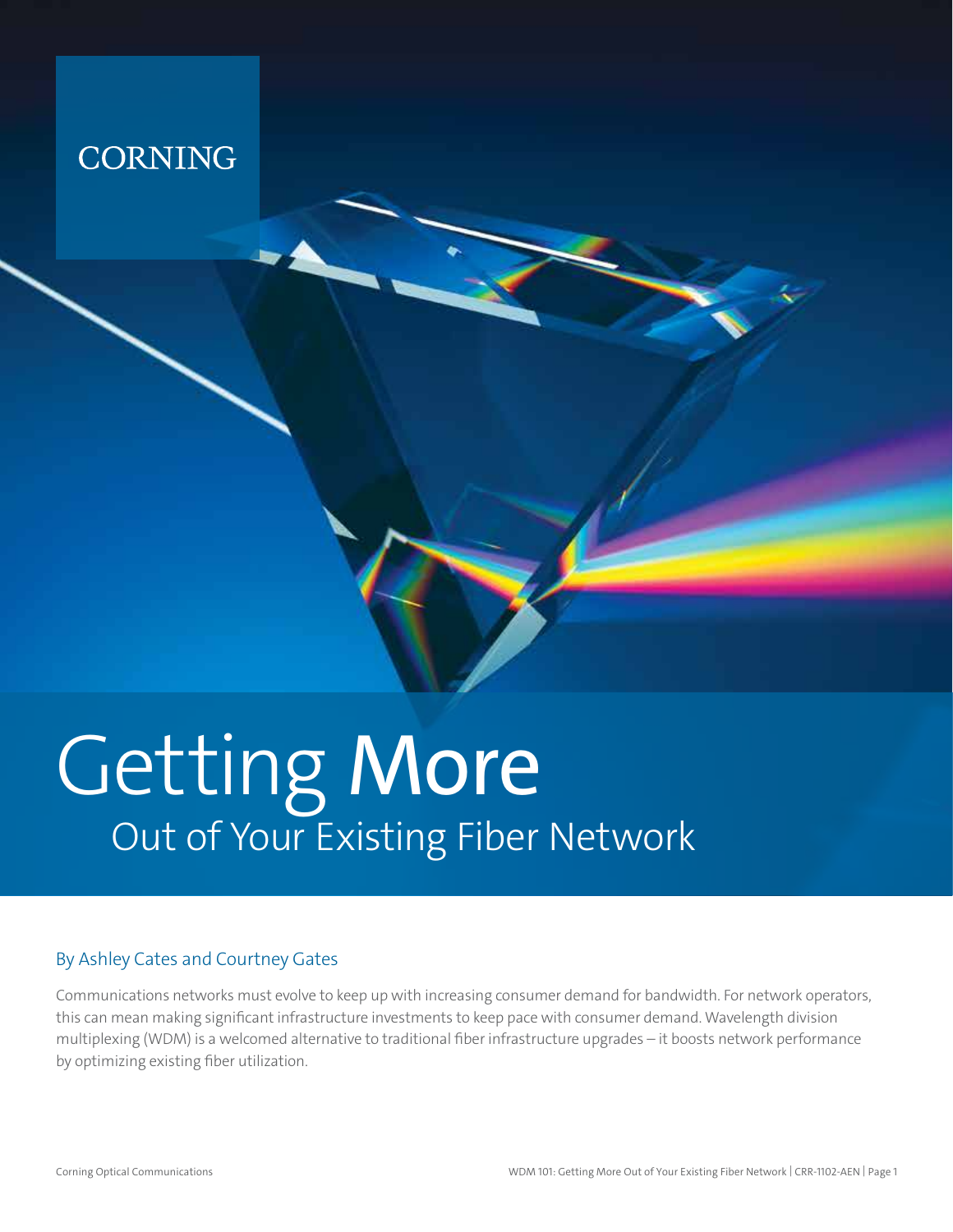#### Relating WDM to driving on the highway



#### What it means

If you think about your current network as a highway with only one open lane, WDM devices open all available highway lanes to allow traffic to flow more freely. Without WDM technology, you can only send one service down the single-lane fiber optic highway; however, with WDM technology, you can send multiple services down the fiber optic highway since there are multiple lanes. Due to the evolution of communication

networks over the last 10 years, a major concern in today's connected world is fiber exhaust, where the demands for fiber exceed the amount of available fiber in the network.

WDM technology can alleviate fiber exhaust by requiring fewer fibers to transmit and receive multiple services. WDMs allow you to get more out of current infrastructure by utilizing the untapped capacity of existing fiber to deliver many services across the same network.

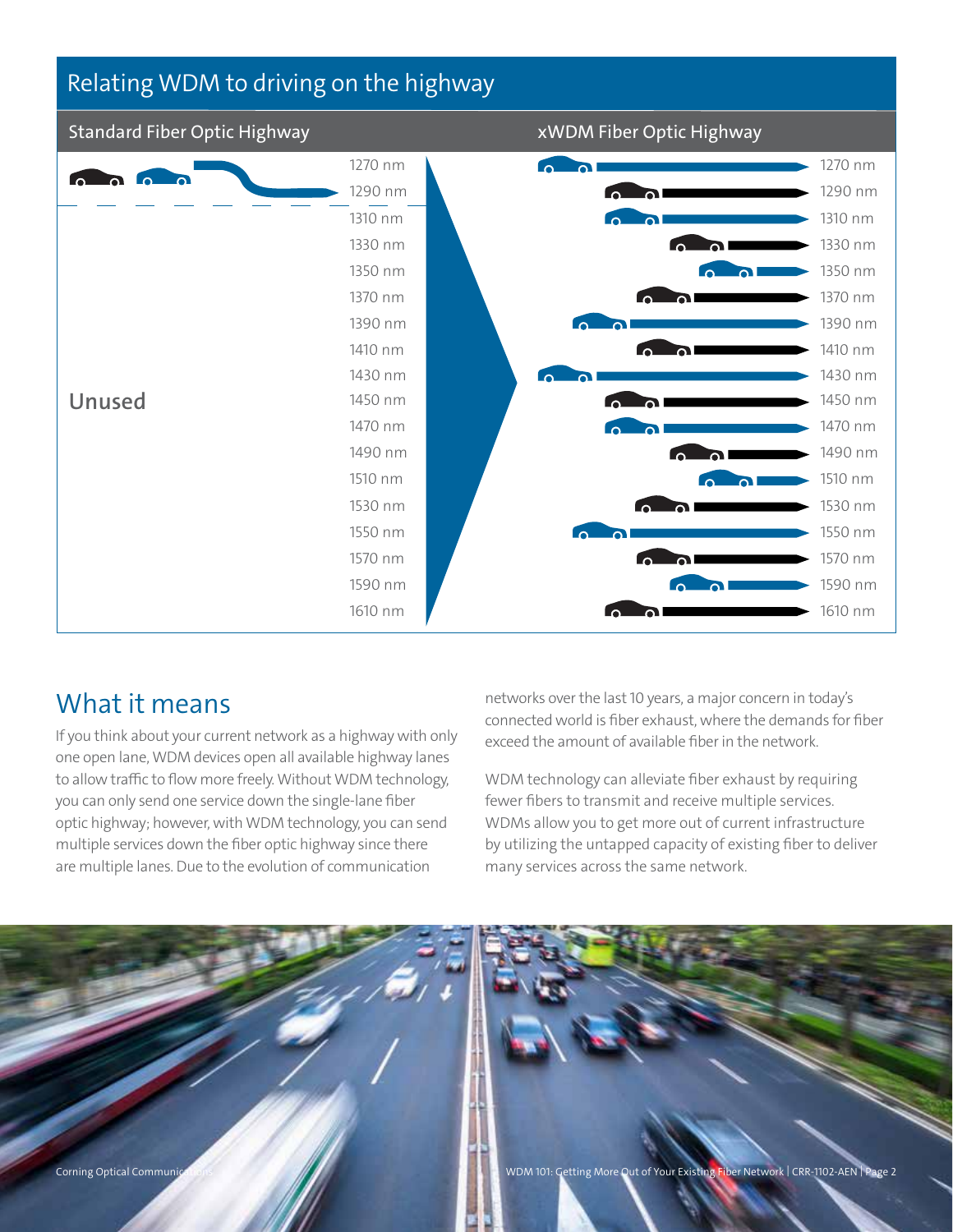#### How it works

WDM technology maximizes the performance of an existing network by combining multiple transceiver device channels to transmit many signals over a single fiber. Services occupy specific wavelengths that are combined and divided with WDM technology. At the signal source, a multiplexer combines several service wavelengths for travel within an optical fiber. At the receiving device, a demultiplexer separates the service wavelengths. With multiple fiber "lanes," many services can travel on the same optical fiber highway; for example, voice, data, and video services can be combined via a multiplexer, travel down the same fiber highway and be demultiplexed once they reach their destination. By allowing individual services to be assigned discrete wavelengths within a single fiber, WDM systems improve functionality of networks.

WDM technology can alleviate fiber exhaust by requiring few fibers to transmit and recieve multiple services.

#### Where it's used

As fiber demands in fiber to the home (FTTH), Cable TV (CATV), and long-haul networks increase with the rise of more connected technology, network operators are being challenged to provide faster and more nimble networks. In many common communications spaces, operators leverage WDM technology to meet their evolving infrastructure needs. FTTH networks have relied on splitters and WDM devices for years. When evolving from a splitter-based PON to a next-generation PON, more micro-optic devices are required to ensure your network is future-ready. Transformation is occurring within HFC networks due to movement away from traditional RF cabling. CATV networks are currently capacityconstrained, which poses concern for network designers and installers. As the headend and the OSP transition to new network architectures, designers and installers can replace traditional coax with high-density fiber optic cabling, crossconnects, and WDM devices. Legacy long-haul architectures have consistently leveraged WDM technology throughout their optical infrastructure. These technologies have provided cost savings and allow operators to service metropolitan, long-haul, and submarine networks.